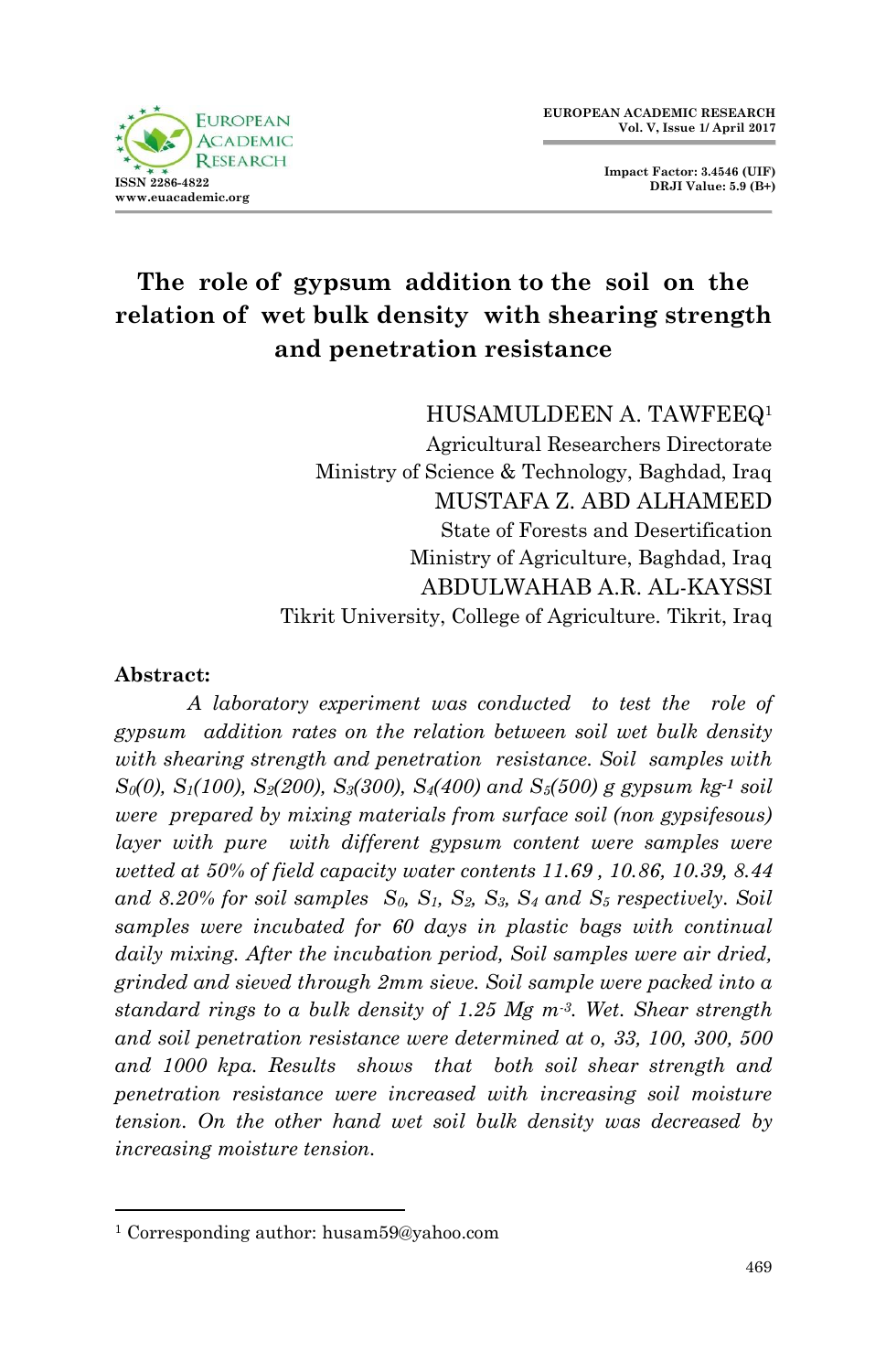**Key words**: Gypsum content, Shear strength, penetration resistance

#### **INTRODUCTION:**

Soil bulk density values changes, when soil moisture content varies, due swelling and shrinkage. These two processes occurred in soil system when soil moistening and drying happens alternatively special in soil which have 1:2 clay minerals (Dianqing etal.,2004). Rossignol and Debayle (2002) reported that wet soil bulk density increased when soil water content increased by 13% due to soil porosity decreasing and soil particles compression. Almost there were an inverse relationship between wet soil bulk density and soil water content because of soil particle becomes more closer when soil moisture decreased (Aimrun etal.,1986 and Reichert etal.,2004). Soil shearing strength had a correlating relationship with gypsum content in soil, Al-Qaissy (1989) reported that the increasing in gypsum content up to 38% causing remarkable decreasing in soil shearing strength. Ayers (1987) concluded that shearing strength increased with increasing soil bulk density barring from this the sandy soils.

Soil penetration resistance is an a soil physical character which reflect soil physical agricultural condition (Meek etal.,1992). Almost soil penetration resistance increased by decreasing soil moisture content in sandy loam and loamy sand soils (Ohu et al., 1987) . As well Rossignol and Debayle (2002) founds that soil plasticity becomes more rigid when soil moisture content decreases so that penetration resistance increases. In general soil penetration resistance was affected by many soil physical characteristics such as bulk density water content, texture, organic matter content and soil structure (Lai and Shulkla,2004).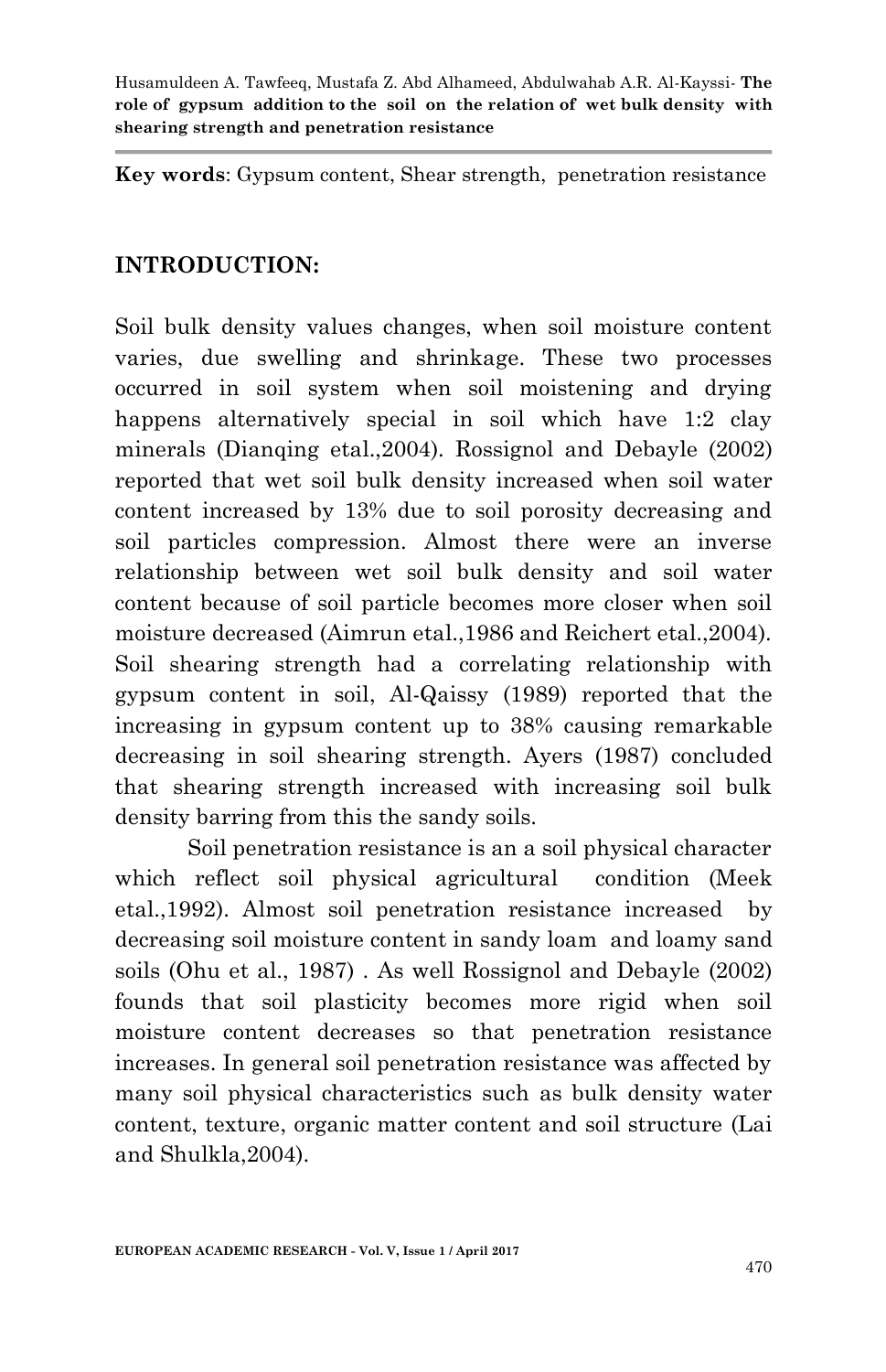### **MATERIALS AND METHODS:**

Soil sample was collected from a soil profile located at Tuwaitha site 40Km south of Baghdad at  $33^{\circ}$  20 north latitude and  $44^{\circ}$  52 east longitude. The soil was classified as calcareous and city clay loam textured. Table 1 shows some physical and chemical soil characteristics. Air dried soil sample was sieved through a 2 mm sieve.

| Character                |                     | Value          |  |  |  |
|--------------------------|---------------------|----------------|--|--|--|
| Sand                     |                     | 191.70         |  |  |  |
| Silt                     | $g \text{ kg}^{-1}$ | 422.40         |  |  |  |
| Clay                     |                     | 385.90         |  |  |  |
| Texture                  |                     | Silt Clay Loam |  |  |  |
| <b>Bulk Density</b>      | $Mg m^{-3}$         | 1.30           |  |  |  |
| $\mathrm{Ec}_\mathrm{e}$ | $dS \, m^{-1}$      | 4.00           |  |  |  |
| pH                       |                     | 7.20           |  |  |  |
| CaCO <sub>3</sub>        | $g\ kg^{-1}$        | 4.50           |  |  |  |

**Table 1: Some soil physical and chemical characteristics.**

Different content of gypsum soil samples was prepared through mixing soil sample with different amounts of gypsum as fellow:  $S_1(100)$ ,  $S_2(200)$ ,  $S_3(300)$ ,  $S_4(400)$  and  $S_5(500)$  g gypsum kg<sup>-1</sup> Soil. The sample were wetted to a half of field capacity water content with 11.7, 10.9, 10.4, 8.4, 8.4 and 8.2% for  $S_0$ ,  $S_1$ ,  $S_2$ ,  $S_3$ , S<sup>4</sup> and S<sup>5</sup> respectively. Soil samples were incubated for two months in plastic bags with daily mixing after that soil samples were air dried, grinded and sieved through a 2mm sieve. Soil samples with different gypsum content, volumetric water content was estimated by using pressure plate apparatus according to Black (1965).

Soil shearing strength was estimated at different moisture content at 33, 100, 300, 500 and 1000 kpa by using electrical shearing strength apparatus model MI.SO-1038 according to Tiwari and Marui (2005). Soil penetration resistance was determined at different moisture content ranged between 33- 1000 kpa using pocket penetrometer model El-700.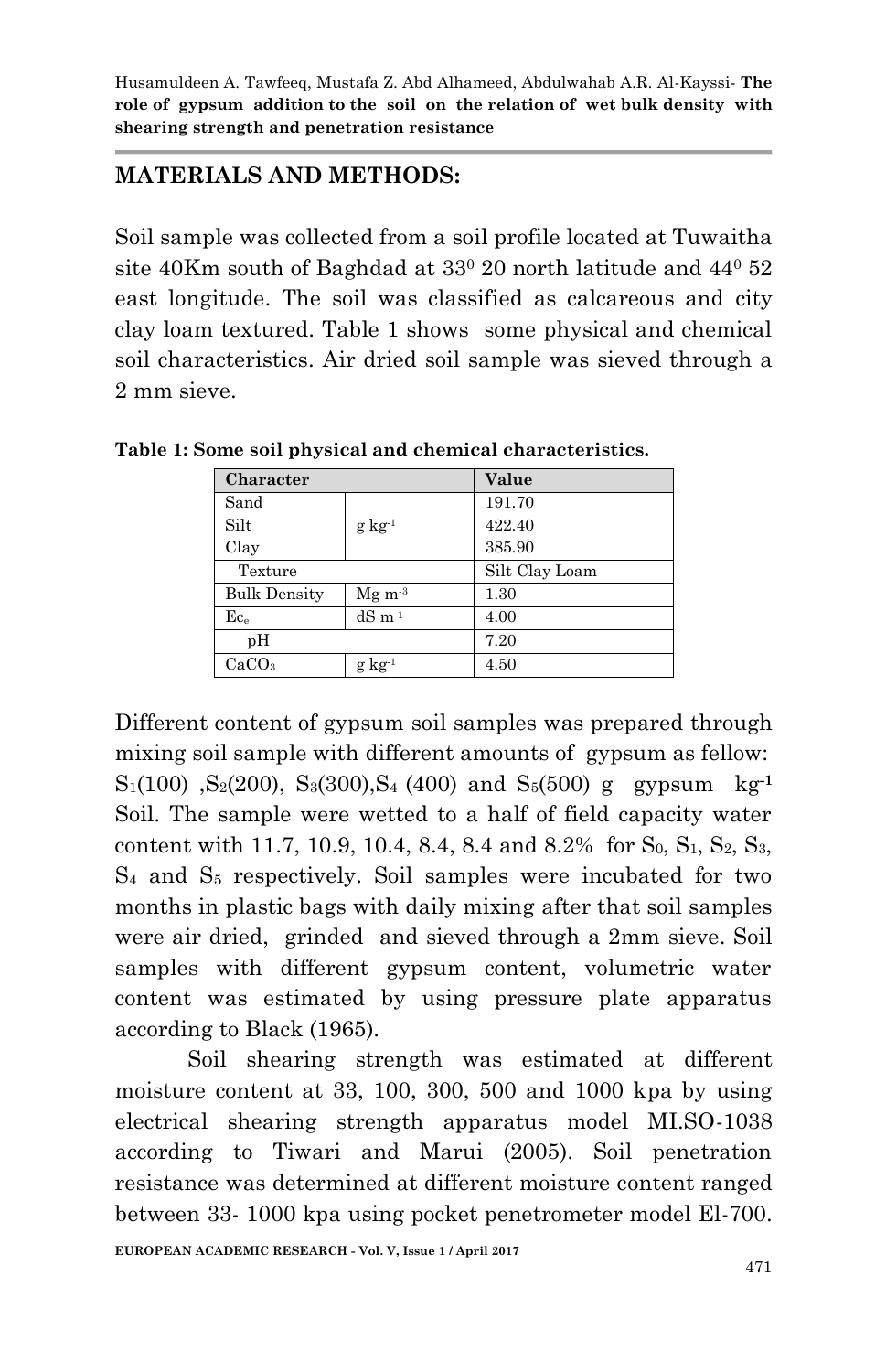Soil wet bulk density was calculated for soil samples through the relation between wet weight and total bulk volume as:  $\ell_{\text{bw}} = M_{\text{moist}}/V_{\text{t}} \dots \dots \dots (1)$ 

where:  $\ell_{\text{bw}}$ : wet bulk density(Mg m<sup>-3</sup>). Mmoist: Soil sample wet weight (Mg).  $V_t$ : Soil total bulk volume  $(m^3)$ .

Soil particle size analysis determined using pipette method as indicated in black (1965). Soil electrical conductivity and pH were determined according to standard methods as mentioned in Page et al.,(1982).

## **RESULTS AND DISCUSSIONS:**

### **Soil wet bulk density and shearing strength**

Figure 1 shows the relation between soil wet bulk density and soil shearing strength at different gypsum content . Negative logarithmic relationship with r**<sup>2</sup>** values ranged from 0.85-0.97 was found between them at 0, 100, 200, 300, 400 and 500 g gypsum kg-1 soil. It is clearly appeared that soil shearing strength were increased by decreasing of wet bulk density with increasing soil moisture tension at all gypsum percent content.



**Fig. 1 : Relation between wet soil bulk density and soil shearing strength .**

**EUROPEAN ACADEMIC RESEARCH - Vol. V, Issue 1 / April 2017**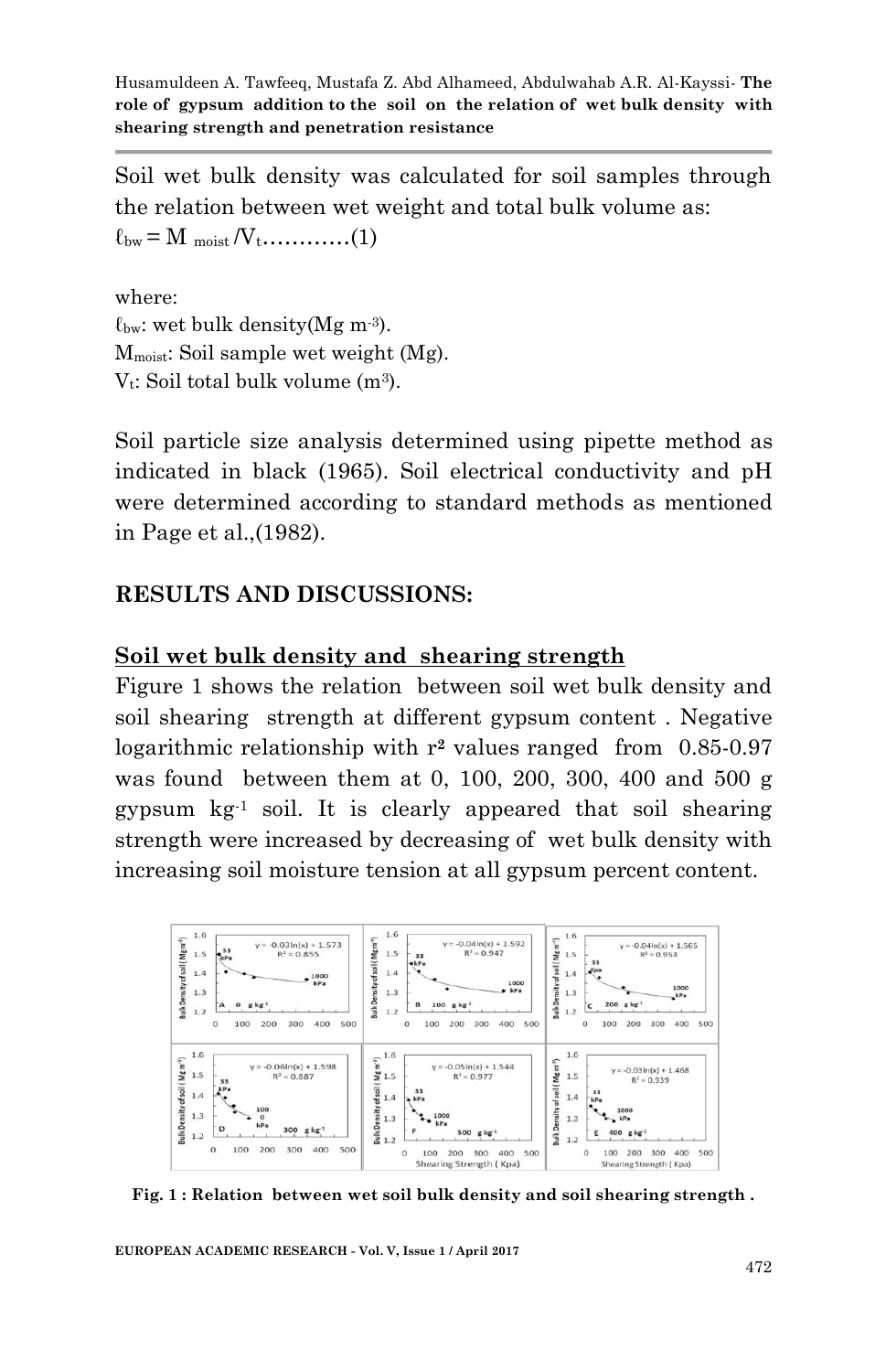This behaviorism was due to decreasing in soil voids values (Table 2) to a range between 14.75 to 24.50% by increasing gypsum content from  $0.500$  g gypsum  $kg<sup>-1</sup>$  soil, because the settlement of fine gypsum particles in soil pores causing a decreases in soil voids and increasing in soil shearing strength (Al-Qaissy 1989). Also figure 8 (A,B,C) shows a markable increasing in shearing strength by increasing of the tension from 33 to 1000 kpa as well as decreasing in wet soil bulk density. Decreasing parentage in wet soil bulk density reaches to 8.6 and 9.9% for soil samples with 0, 100 and 200g gypsum kg -1 soil respectively. Slight increasing in shearing strength were found in soil sample with 300, 400 and 500g gypsum  $kg^{-1}$ soil (Fig. 8 D, E and F). Schmertmann (1975) and Mulgueen etal. (1977) founds that soil shearing strength criteria increases with soil bulk density increasing and this depends on soil type and gypsum content.

| Table 2: Effect of soil gypsum content on soil voids value at different |  |  |  |
|-------------------------------------------------------------------------|--|--|--|
| moisture tensions.                                                      |  |  |  |

| Moisture<br>tension<br>(kpa) |          | soil | Gypsum | Content | $(g \text{ kg}^{-1})$ |      |
|------------------------------|----------|------|--------|---------|-----------------------|------|
|                              | $\bf{0}$ | 100  | 200    | 300     | 400                   | 500  |
| 33                           | 1.22     | 1.12 | 1.12   | 1.12    | 1.04                  | 1.00 |
| 100                          | 1.22     | 1.17 | 1.12   | 1.08    | 1.04                  | 0.92 |
| 300                          | $1.22\,$ | 1.12 | 1.12   | 1.08    | 1.08                  | 1.04 |
| 500                          | 1.22     | 1.17 | 1.12   | 1.12    | 1.00                  | 0.96 |
| 1000                         | $1.22\,$ | 1.12 | 1.12   | 1.17    | 1.08                  | 0.96 |

### **Soil wet bulk density and soil penetration resistance**

Figure 2 shows there were a negative logarithmic relationship between wet soil bulk density and soil penetration resistance at different gypsum content (0, 100, 200, 300, 400 and 500 g gypsum  $kg^{-1}$  soil).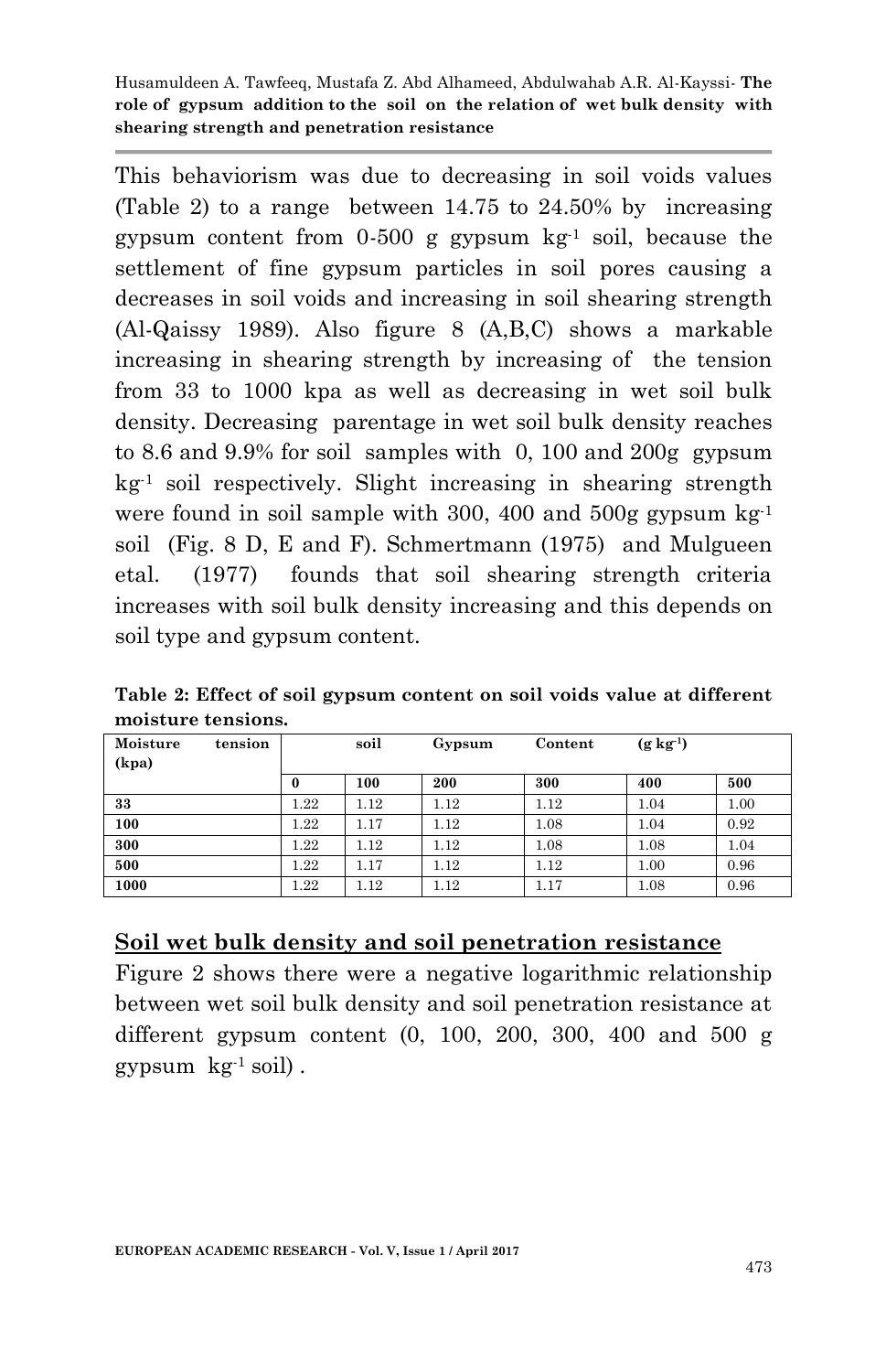

**Fig. 2: Relation between wet soil bulk density and soil penetration resistance.**

There were noticeable increasing in penetration resistance with decreasing in wet soil bulk density values by increasing moisture at all levels of gypsum content. This increasing in soil penetration resistance can be explained due to increasing in cohesion force and joining degree between soil particles with decreasing in soil moisture content also the reduction in water coating films around soil particle which decreasing the slipping forces between soil particles (Manuwa and Olaiya,2012).

Results in Fig. 8 indicates a huge increasing in soil penetration resistance when moisture tension increases from 33 to 1500 kpa, this increasing reaches up to 124, 140 130, 119, 124 and 126% at gypsum content treatments 0, 100, 200, 300, 400 and 500 g gypsum  $kg^{-1}$  soil respectively. This behavior can be explained that the soil at 33kpa is semi saturated soil but at 1500 kpa is dry soil and there were a noticeable decreasing in water holding capacity (table 3).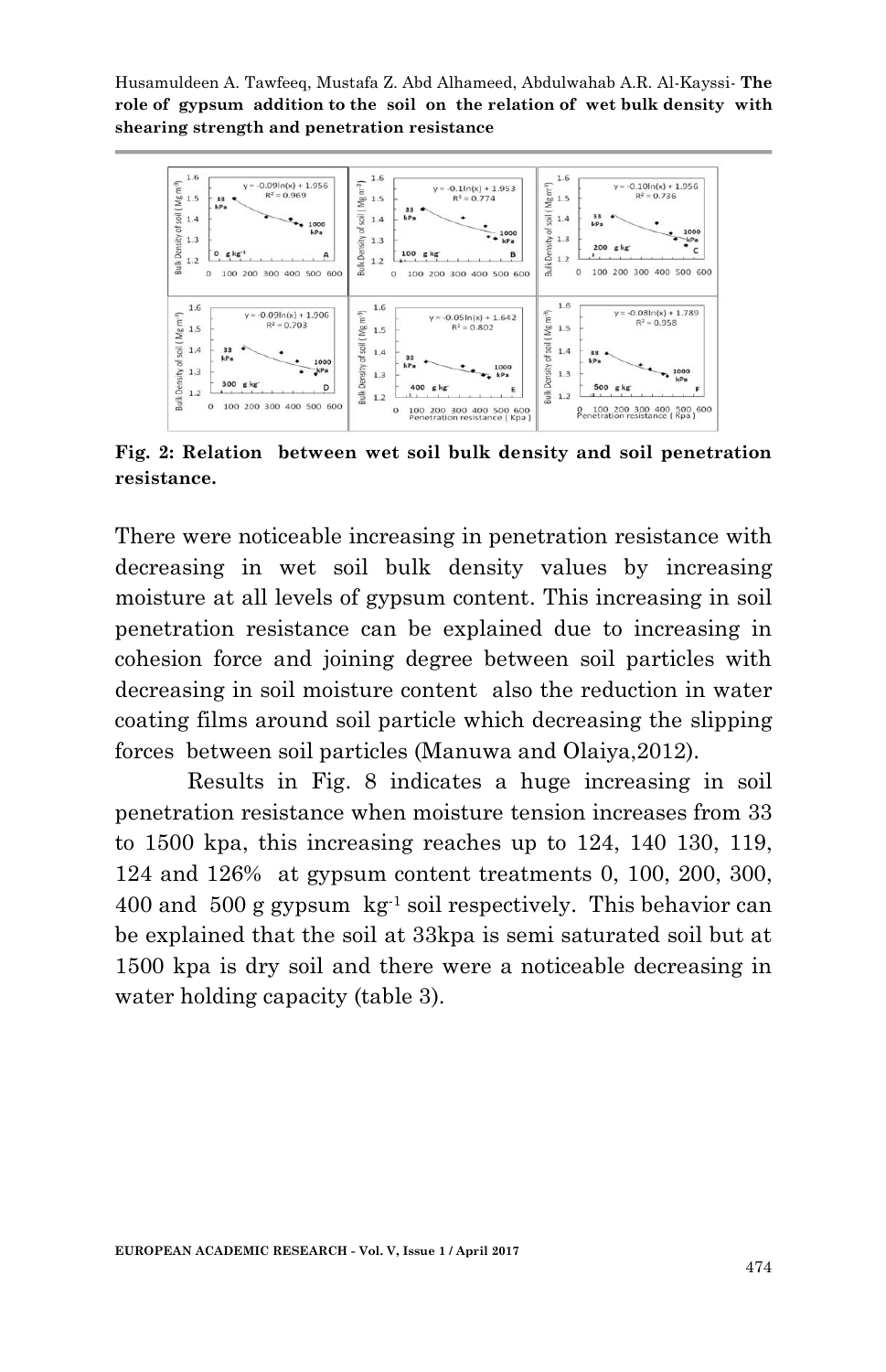|                                |  |  |  |  |  |  |  | Table 3: Soil volumetric water content at different levels of gypsum |  |  |  |
|--------------------------------|--|--|--|--|--|--|--|----------------------------------------------------------------------|--|--|--|
| content and moisture tensions. |  |  |  |  |  |  |  |                                                                      |  |  |  |

| Moisture<br>tension<br>(kpa) |          | soil | Gypsum | Content | $(g \text{ kg}^{-1})$ |      |
|------------------------------|----------|------|--------|---------|-----------------------|------|
|                              | $\bf{0}$ | 100  | 200    | 300     | 400                   | 500  |
| $\bf{0}$                     | 0.55     | 0.54 | 0.54   | 0.53    | 0.51                  | 0.51 |
| 33                           | 0.27     | 0.26 | 0.24   | 0.21    | 0.21                  | 0.20 |
| 100                          | 0.22     | 0.21 | 0.21   | 0.16    | 0.16                  | 0.15 |
| 300                          | 0.18     | 0.16 | 0.15   | 0.14    | 0.13                  | 0.12 |
| 500                          | 0.17     | 0.15 | 0.14   | 0.13    | 0.13                  | 0.11 |
| 1000                         | 0.16     | 0.14 | 0.13   | 0.13    | 0.12                  | 0.11 |

#### **REFERENCES:**

- 1. **Aimrun, W., Amin, M.and Eltaib, S., 2004.** Effective porosity of paddy soils as estimation of it's saturated hydraulic conductivity. Malaysia. Geoderma, 121:197- 203.
- 2. **Al-Qaissy, F. F.,1989.** "Effect of gypsum content and its migration on compressibility and shear strength of the soil, M.Sc. Thesis, Building and Construction Department, University of Technology.
- 3. **Ayres, P. D., 1987.** Moisture and density effects on soil shear strength parameters for coarse soils. TRANSACTIONS of ASAE., 30(5): 1282-1287.
- 4. **Black, C.A., Evans, D.D., White, J.L., Ensminger, L.E., Clark, and F.E. (Eds.), 1965.** Methods of Soil Analysis. Part I. Agron. Monogr. 9. ASA, Madison, WI.
- 5. **Dianqing, L. S.,Mongon, H. Robert, and Chunping,L.,2004.** Effect of changing bulk density during water desorption measurement on soil hydraulic properties. Soil Science. 169. 5:319-329.
- 6. **Lal, R. and Shulkla, L., 2004.** Principles of Soil Physics. Ohio State University, Columbus, Ohio , U.S.A.
- 7. **Manuwa, S. I. and Olaiya, O. C., 2012.** Evaluation of shear strength and cone penetration resistance behavior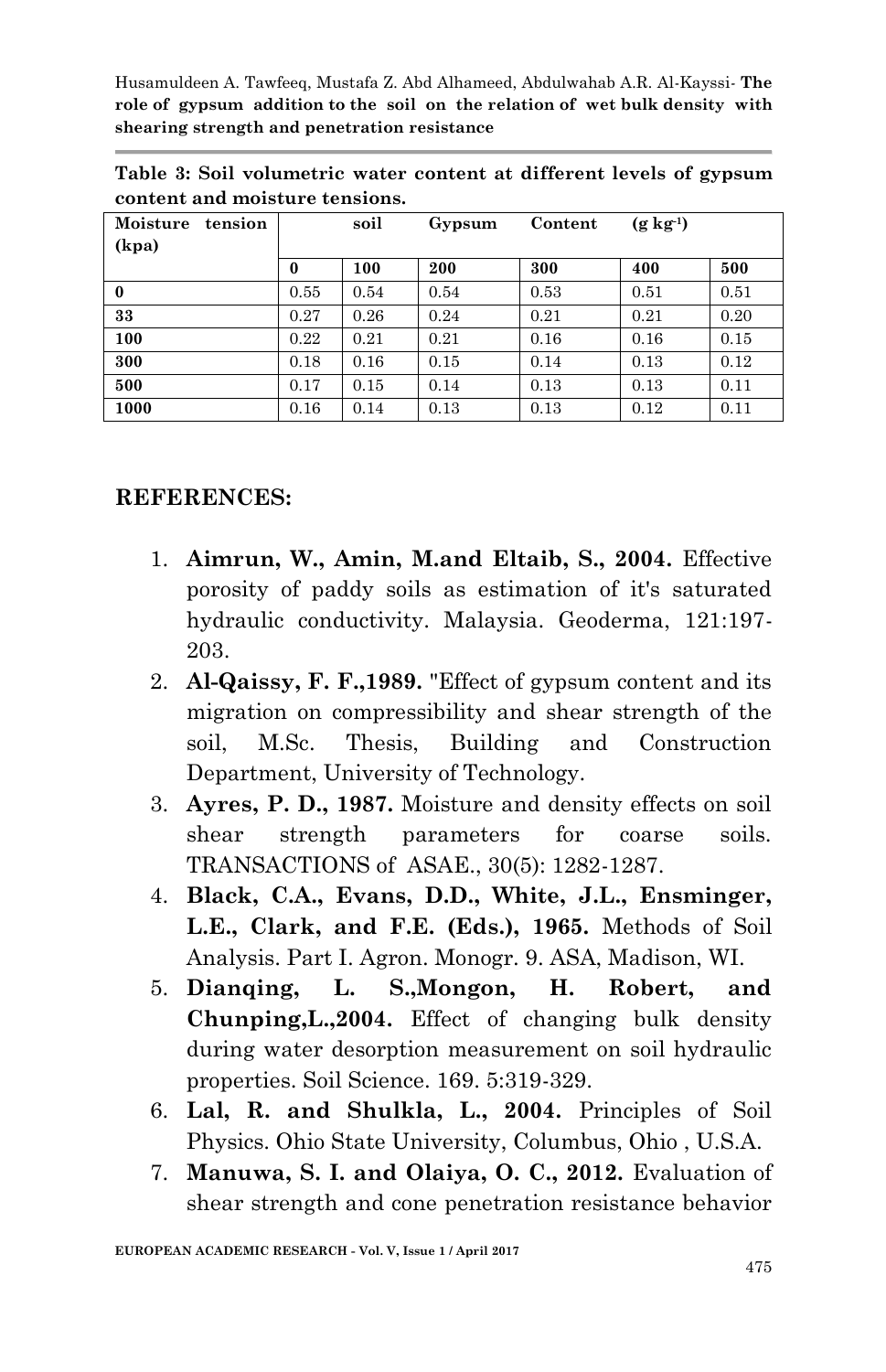> of tropical silt loam soil under uni-axial compression. Open J. Soil Sci. 2: 95-99.

- 8. **Meek, B. D., Rechel, E. R., Carter, L. M. and De Tar, W. R .,1992.** Bulk density of a sandy loam : Traffic , tillage , and irrigation-method effects . Soil Sci. Soc. Am. J., 56: 562-565 .
- 9. **Mulqueen, J., Stafford, J. V. and Tanner, D. W., 1977.** Evaluation of penetrometers for measuring soil shear strength. J.Terra mechanics, 14(3): 137-151.
- 10. **Ohu, J., Ayotamuno, M. M. and Folorunso, O. A.,1987.** Compactioncharacteristics of prominent agricultural soils in Borno state of Nigeria. ASAE., 30 (6) :1575-157.
- 11. **Page, A. L., Miller, R. H. and Keeney, D. R.,1982.** Methods of Soil Analysis. Part 2. Chemical and Microbiological properties, 2nd edition, Am. Soc. Agron. Inc. publisher, Madison, Wisconsin, USA.
- 12. **Reichert, J. M. d., Silva, V. R. and Renert, D. J.,2004.** Soil moisture, penetration resistance, and least limiting water range for three soil management systems and black beans yield. Soil Department, Federal University of Santa Maria, Santa Maria-RS, Brazil.
- 13. **Rossignol, J. and Debayle C. 2002.** Relationships between mechanical properties, penetration resistance and bulk density in reconstituted Anthroposols. Institut National d'Horticulture, 2 rue LeNotre,Angers,France. Available:http://www.cababstractsplus.org/google/abstra ct.asp?AcNo=20033038363 [9/21/2007]
- 14. **Schmertmann, J. H., 1975.** Measurement of in situ shear strength. proceedings of the conference on in situ measurement of soil properties Vol. (2). Pp. 57-138. Cited in Ayres, P.D. 1987. Moisture and density effects on soil shear strength parameters for coarse soils. Trans. ASAE., 30(5): 1282-1287.